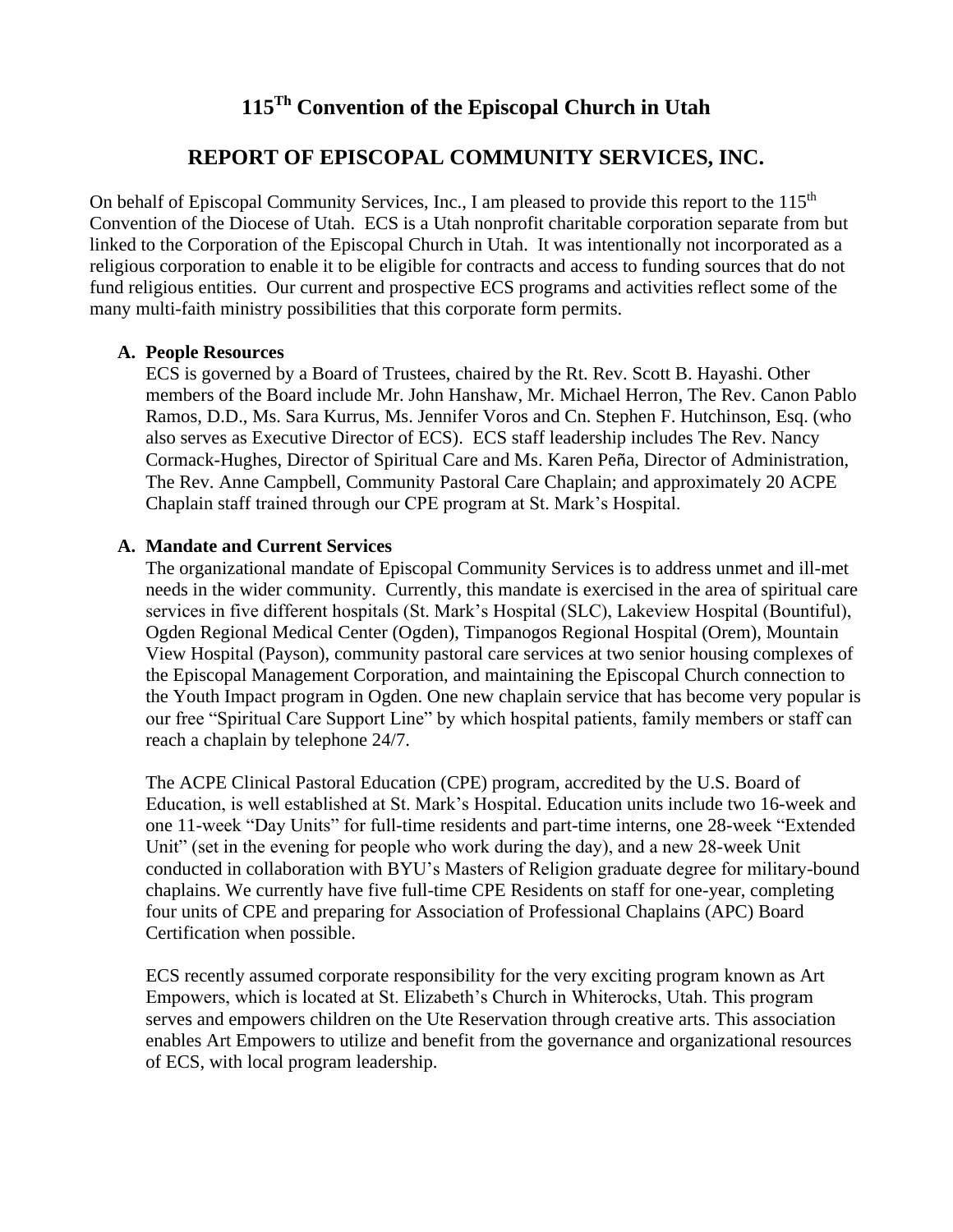Until recently, we also served the YWCA Women's and Children's Facility. Those services were suspended due to the COVID-19 pandemic and financial reversals at the YWCA. We hope to resume services there, maintaining a healthy informal relationship in the interim.

#### **B. Goals**

Currently, ECS has two primary goals. The first is to effectively represent the Episcopal Church in Utah in extending the Church's presence and ministries in the wider community and adding more service venues in hospitals and specialty care facilities. The second goal is to firmly establish Episcopal Community Services as the preeminent provider of pastoral care services in Utah.

## **C. Action Items**

The current action items include the following:

- Strengthen the ACPE CPE<sup>TM</sup> program, providing more professional chaplains to hospitals and other venues in the Mountain West Region and other areas of the Diocese of Utah
- **Engage new Certified Educators to carry on the traditions of educational excellence** established by the late Rev. Lincoln Ure and his successor, The Rev. Nancy Piggott.
- Explore greater engagement with Youth Impact, an affiliate of ECS, and possible development of additional youth services programs in other communities in the Salt Lake Valley
- Expand Community Pastoral Care Services in senior housing facilities owned and operated by Episcopal Management Corporation
- Engage congregations of the Diocese in collaborative ministries
- **•** Develop a strategic plan for financial sustainability of ECS without undue financial burden on the Diocese
- Create new opportunities for ECS to address the unmet and ill-met needs of the Diocese of Utah community.

## **D. Analysis**

The expansion of ECS activities has been possible to date with a part-time Executive Director, due to the exemplary work of our Director of Spiritual Care, Director of Administration and Certified Educator. Continued growth and realization of the goals mentioned in this report will require additional staff and financial resources, even though our budget is almost totally funded by service contracts. The ECS Board is engaged in addressing this issue.

Our program is acclaimed as a CPE Center, and we always have a waiting list of persons wanting to take the training program. However, as we expand our chaplaincy services to more venues, we will need more ECS-employed chaplains. We have begun to be more intentional in recruiting participants in the CPE program who wish to become employed long-term by ECS as hospital or community Chaplains.

## **E. Recommendation**

We are so deeply appreciative of the financial support we have received from the Diocese, in recognition of ECS as a significant component of The Episcopal Church in Utah. We strongly urge the continuation of diocesan support through administrative services and financial allocations to support the development stages of ECS until it is able to be completely selfsustaining. ECS services reach tens of thousands of people in Utah in each of the communities it serves. The awareness of the Episcopal Church and its ministry is through this engagement